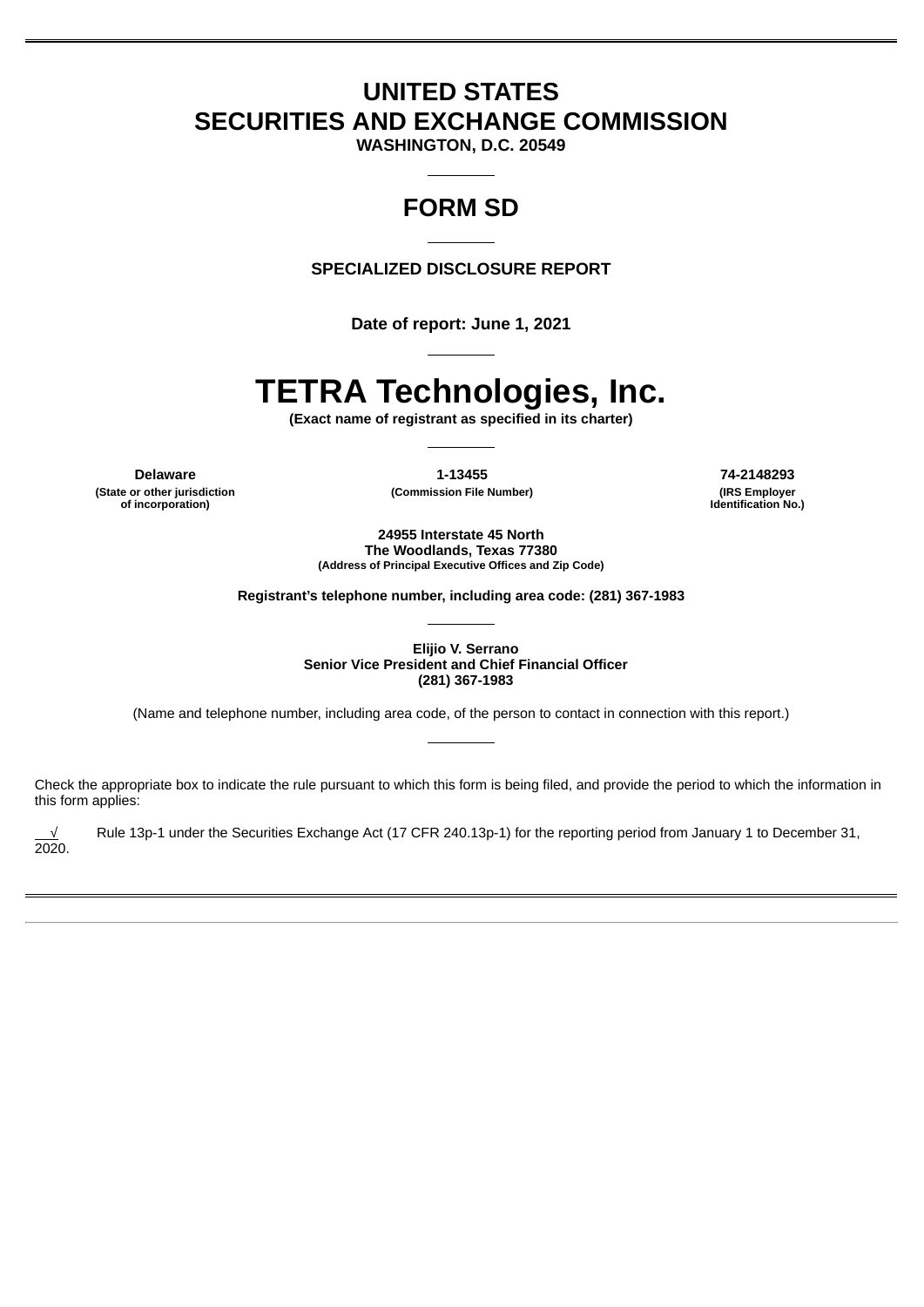#### **FORM SD OF TETRA TECHNOLOGIES, INC. REPORTING YEAR ENDED DECEMBER 31, 2020**

#### **Section 1—Conflict Minerals Disclosure**

#### **Item 1.01 Conflict Minerals Disclosure**

This Specialized Disclosure Report of TETRA Technologies, Inc. (the "Company") is filed pursuant to Rule 13p-1 and in accordance with the requirements of Item 1.01 of Form SD (the "Rule"), each of which was promulgated under the Securities Exchange Act of 1934, as amended (the "Exchange Act"), for the reporting period of January 1, 2020 to December 31, 2020 (the "Reporting Year").

The Rule requires the Company, as a company required to file reports with the Securities and Exchange Commission (the "SEC") pursuant to Section 13(a) of the Exchange Act, to take certain actions and to disclose certain information when it manufactures or contracts to manufacture products that contain specified minerals that are necessary to the functionality or production of those products. The specified minerals, which we collectively refer to in this Specialized Disclosure Report as "3TG," are gold, columbite-tantalite (coltan), cassiterite, and wolframite, including their derivatives, which are limited to tantalum, tin, and tungsten.

This Specialized Disclosure Report is provided on the Company's publicly available website at http://ir.tetratec.com/corporategovernance. The website and the information accessible through it are not incorporated into this Specialized Disclosure Report.

#### **Description of the Company's Products Covered by this Specialized Disclosure Report**

This Specialized Disclosure Report relates to compressors used to provide both conventional wellhead and unconventional compression services that were manufactured by the Company's consolidated subsidiary, CSI Compressco LP ("CSI Compressco") during the Reporting Year for sale to third parties (the "Compressors"). A limited number of components that comprise each of the Compressor units contain gold, tantalum, tin, and/or tungsten that are necessary for the functionality or production of the Compressors. Other than the Compressors, the Company determined that, during the Reporting Year, it did not manufacture or contract to manufacture any product that contained any Conflict Mineral that was necessary to the functionality or production of such product.

On January 29, 2021, the Company completed the sale of CSI Compressco's general partner and approximately 23% of the CSI Compressco's outstanding limited partnership interests to Spartan Energy Partners (the "GP Sale"). The Company still owns approximately 11.1% of CSI Compressco LP's limited partnership units, however as a result of the GP Sale, CSI Compressco LP is no longer a subsidiary of the Company. The Company's financial statements included in its 2020 Form 10K reflected CSI Compressco as an asset held for sale and a discontinued operation. Beginning in the first quarter of 2021, the Company no longer consolidated CSI Compressco in the Company's financial statements.

#### **Conflict Minerals Disclosure**

#### *Conflict Minerals Policy*

The Company has adopted a written policy relating to 3TG in the Company's products (the "Conflict Minerals Policy"), incorporating relevant standards contained in the *Organisation for Economic Co-operation and Development Due Diligence Guidance for Responsible Supply Chains of Minerals from Conflict-Affected and High Risk Areas: Third Edition*, including the related supplements on gold, tin, tantalum, and tungsten (collectively, the "OECD Guidance"). The Conflict Minerals Policy, which is available at http://ir.tetratec.com/download/TETRA+Conflict+Minerals+Policy+Statement.pdf, states that we are committed to responsible sourcing of materials for our products, including the sourcing of 3TG, and to sourcing products from suppliers that share our values regarding ethics, integrity, and respect for human rights. It reflects our expectation that our suppliers will (i) provide appropriate information and conduct necessary due diligence in order to facilitate our compliance with the Rule, (ii) adopt and enforce responsible sourcing practices and policies consistent with the Conflict Minerals Policy, and (iii) require their direct and indirect suppliers to do the same.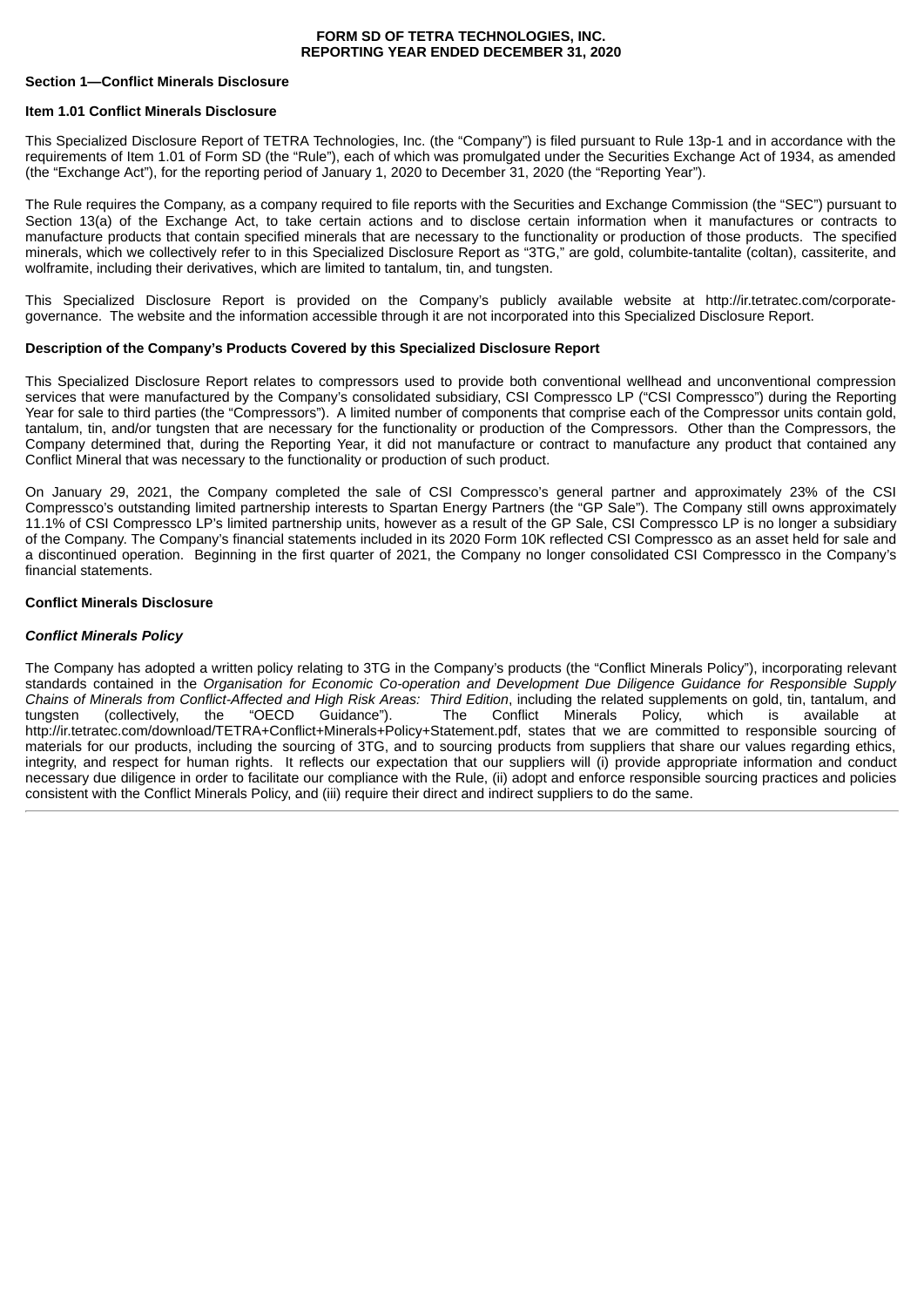#### *Reasonable Country of Origin Inquiry*

As a downstream company, the Company's supply chain with respect to the Compressors is complex, with multiple intermediaries and third parties in the supply chain between the manufacture of Compressors containing 3TG necessary to the functionality or production of such Compressors and the original sources of such 3TG. We are several tiers removed from mining operations and 3TG smelters and refiners ("SORs"). The Company must, therefore, rely on our suppliers to provide information regarding the origin and chain of custody of the 3TG contained in components and products supplied to the Company, including, in some cases, the sources of 3TG that are supplied to our suppliers by their own suppliers (*i.e.,* "second-tier suppliers"). Further, the Company believes that SORs are best situated to identify the sources of the 3TG contained in the Compressors, and therefore has taken steps to identify the applicable SORs of 3TG in the Company's supply chain.

As described in this Specialized Disclosure Report, the Company has conducted an analysis of our products and found that, although we do not (1) directly purchase 3TG from mines, smelters, or refiners or (2) make direct purchases of any minerals in the Democratic Republic of Congo, the Republic of Congo, the Central African Republic, South Sudan, Uganda, Rwanda, Burundi, Tanzania, Zambia, or Angola (the "Covered Countries"), the Company purchases certain components and products that contain metal, some of which contain 3TG. These components and products are incorporated into the Compressors and, therefore, the Compressors are subject to the reporting obligations of Rule 13p-1.

The Company identified those suppliers from which we purchase components and products that contain (or may contain) necessary 3TG ("At-Risk Suppliers"). Next, we sent each of these At-Risk Suppliers a written Conflict Minerals Disclosure Questionnaire ("Questionnaire"). The purpose of the Questionnaire was to gather necessary information and certifications about (i) the presence of 3TG in the specific components and products purchased by the Company for use in its manufacturing of the Compressors, (ii) the countries of origin and SORs of the 3TG contained in components and products supplied to the Company for use in its manufacturing of the Compressors, and (iii) whether such 3TG directly or indirectly financed or benefited designated armed groups in the Covered Countries.

We also gave our At-Risk Suppliers the option of providing information related to 3TG using the due diligence tools developed by the Conflict-Free Sourcing Initiative ('CFSI"), including the CFSI's Conflict Minerals Reporting Template ("CMRT"), rather than completing the Questionnaire. The CMRT requires a supplier to make representations regarding (i) the country of origin for the 3TG contained in the components or products the supplier provides to the Company, (ii) all of the SORs in the supplier's entire supply chain for such 3TG, (iii) whether such SORs have been validated as being in compliance with the Conflict Free Smelter Program, (iv) whether the supplier has its own Conflict Minerals policy that requires its own direct suppliers to be conflict-free, and (v) whether the supplier uses the CMRT with its own suppliers to gather similar information.

We reviewed and evaluated the responses that we received from the At-Risk Suppliers for completeness and accuracy. We conducted necessary follow-up communications with At-Risk Suppliers when information provided by the At-Risk Suppliers appeared to be incomplete and when suppliers failed to respond within a reasonable period of time. We also provided feedback to the At-Risk Suppliers and requested additional information regarding, *inter alia*, the origin or source of the 3TG contained in components and products supplied to the Company when we identified errors or inconsistencies in the At-Risk Suppliers' responses.

The Company's reasonable country of origin inquiry regarding the origin or source of the 3TG contained in the components and products sold to the Company by its suppliers did not provide the Company with sufficient information to conclusively determine the country of origin of the 3TG contained in the Compressors or whether such 3TG came from recycled or scrap sources. However, based on the information that has been obtained from the Company's suppliers and certain second-tier suppliers, the Company has reasonably determined that the countries of origin of some of the necessary 3TG contained in components and products supplied to the Company for use in its manufacturing of the Compressors may include Covered Countries.

The Company exercised due diligence to determine the source and chain of custody of the 3TG necessary to the functionality or production of the Compressors as required by the Rule.